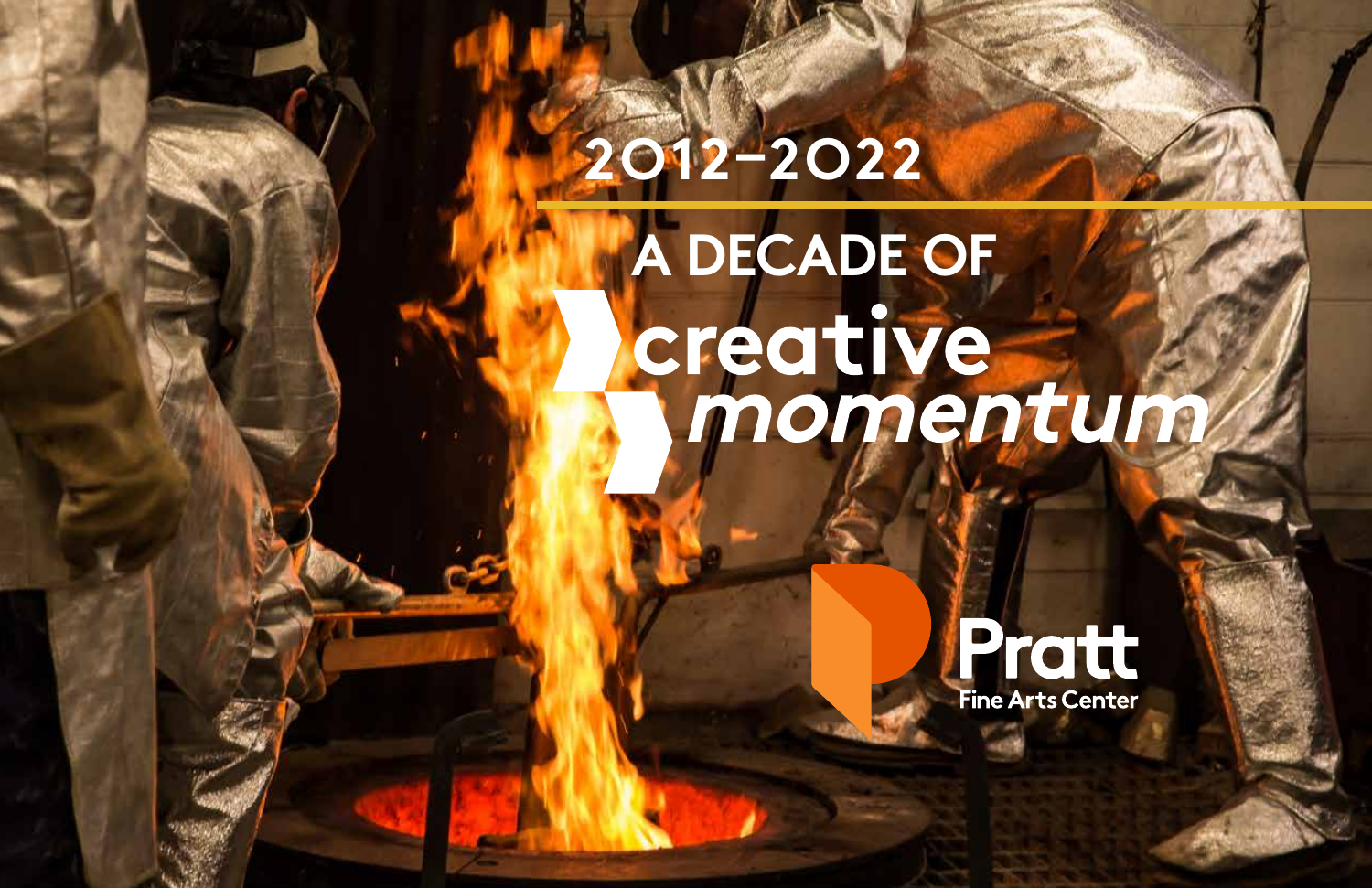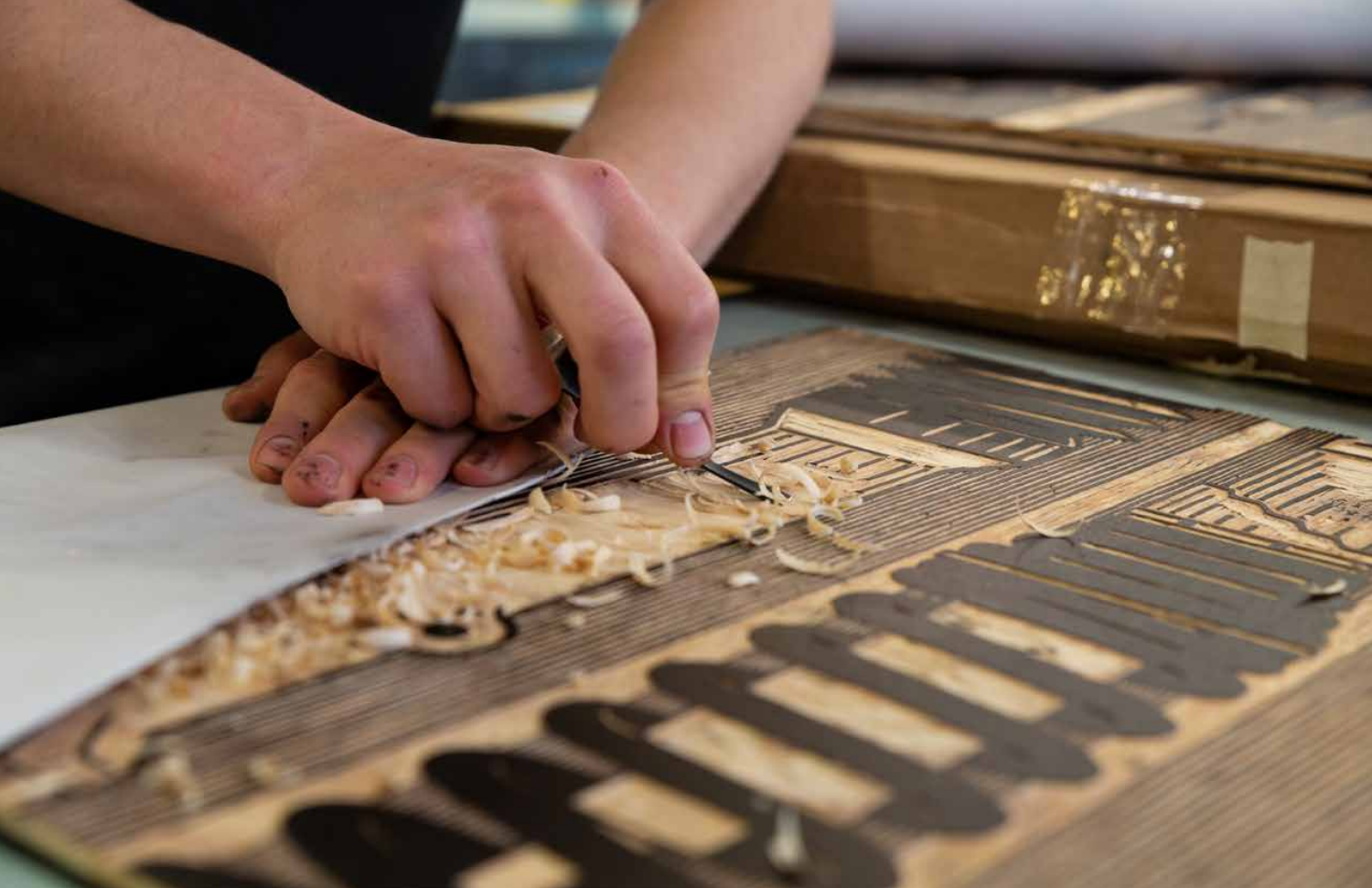# creative<br>Momentum

**As Pratt emerges from the challenges of a global pandemic, we reflect on the achievements of the past ten years and imagine what is possible in the next ten. Our inspired past offers a dynamic foundation for forward momentum and infinite possibilities, as we continue to cultivate a creative, inclusive art-making community.**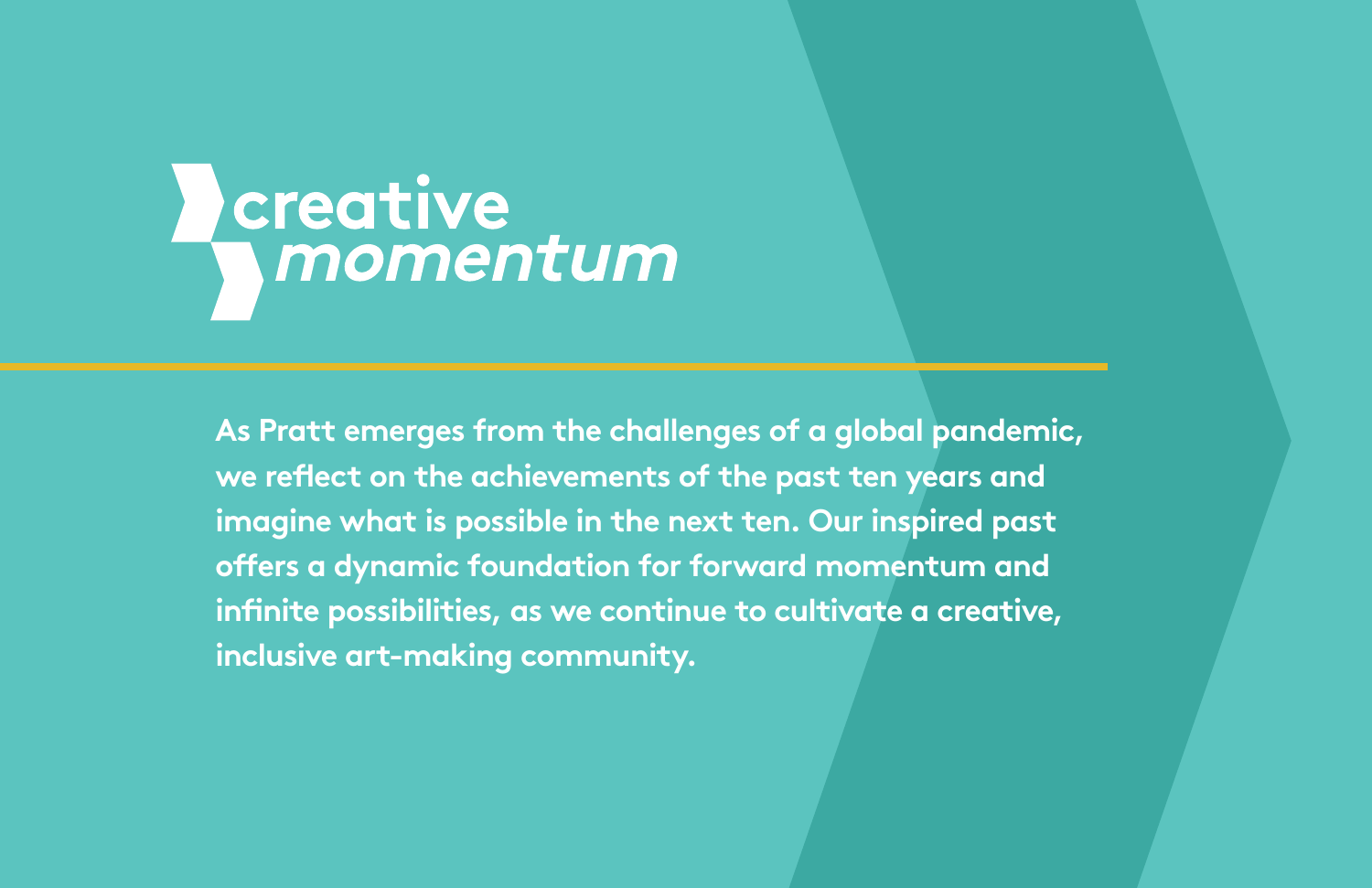

#### **ELEVATING ART EDUCATION**

- **» 31,385 students served**
- **» 5,219 classes offered in 15 different studios**
- **» Provided 89,086 hours of high-quality instruction**
- **» Enhanced learning with average class size of 6 students**
- **» Welcomed Master Artists from around the world for 95 specialty workshops**
- **» Delivered 17 dynamic Study Abroad experiences in Mexico**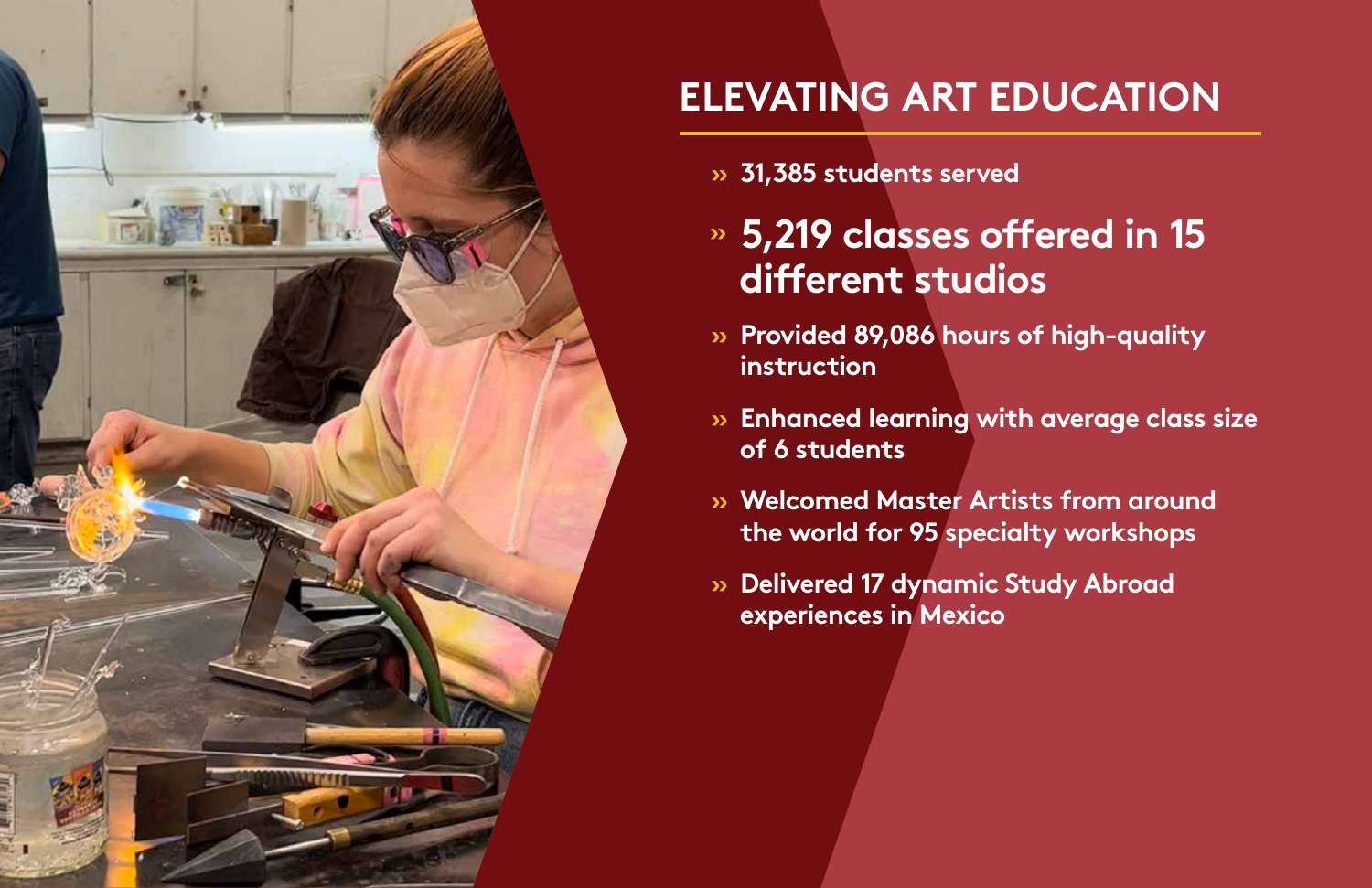#### **NURTURING ARTISTS**

- **» 1,500+ practicing artists benefitted from independent studio access**
- **» \$2.37M in wages paid to teaching artists**
- **» Hosted 8 Artists in Residence**
- **» Launched the Pratt Points Volunteer Program**
- **» Tripled the amount of scholarships available annually**
- **» Awarded \$226,675 in scholarship funding**

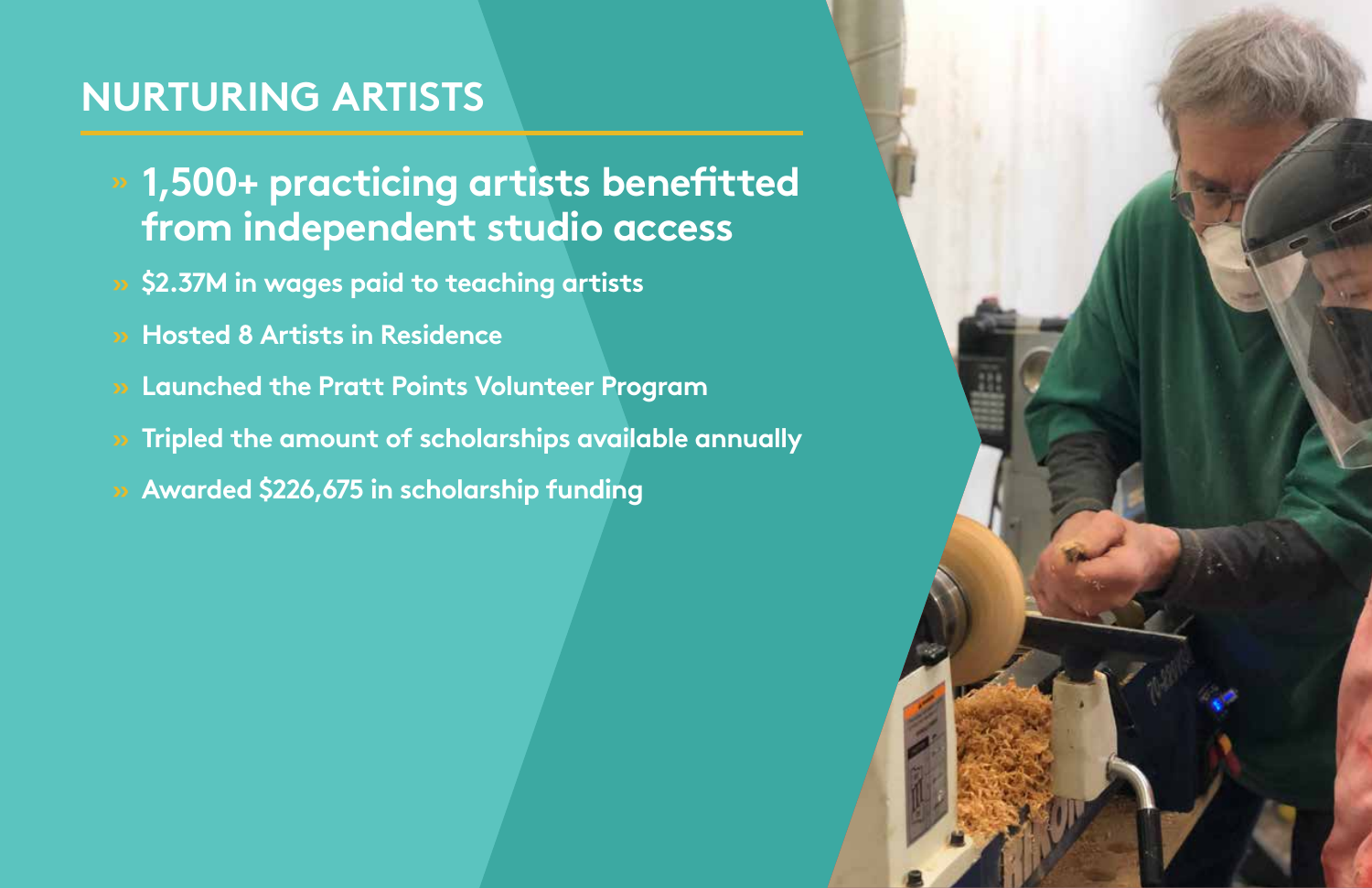

#### **INVESTING IN YOUTH**

- **» 6,316 youth & teens served**
- **» Doubled weekend youth classes and summer programs**
- **» Launched Friday Night Teen Takeover for classes campus-wide**
- **» Developed intergenerational Parent & Me classes**

"This is a permission giving place, and one thing truly leads to another and it enriches everybody. Pratt... has many facets and it can create beauty."

—*Julie Speidel, Artist and Former Board Member*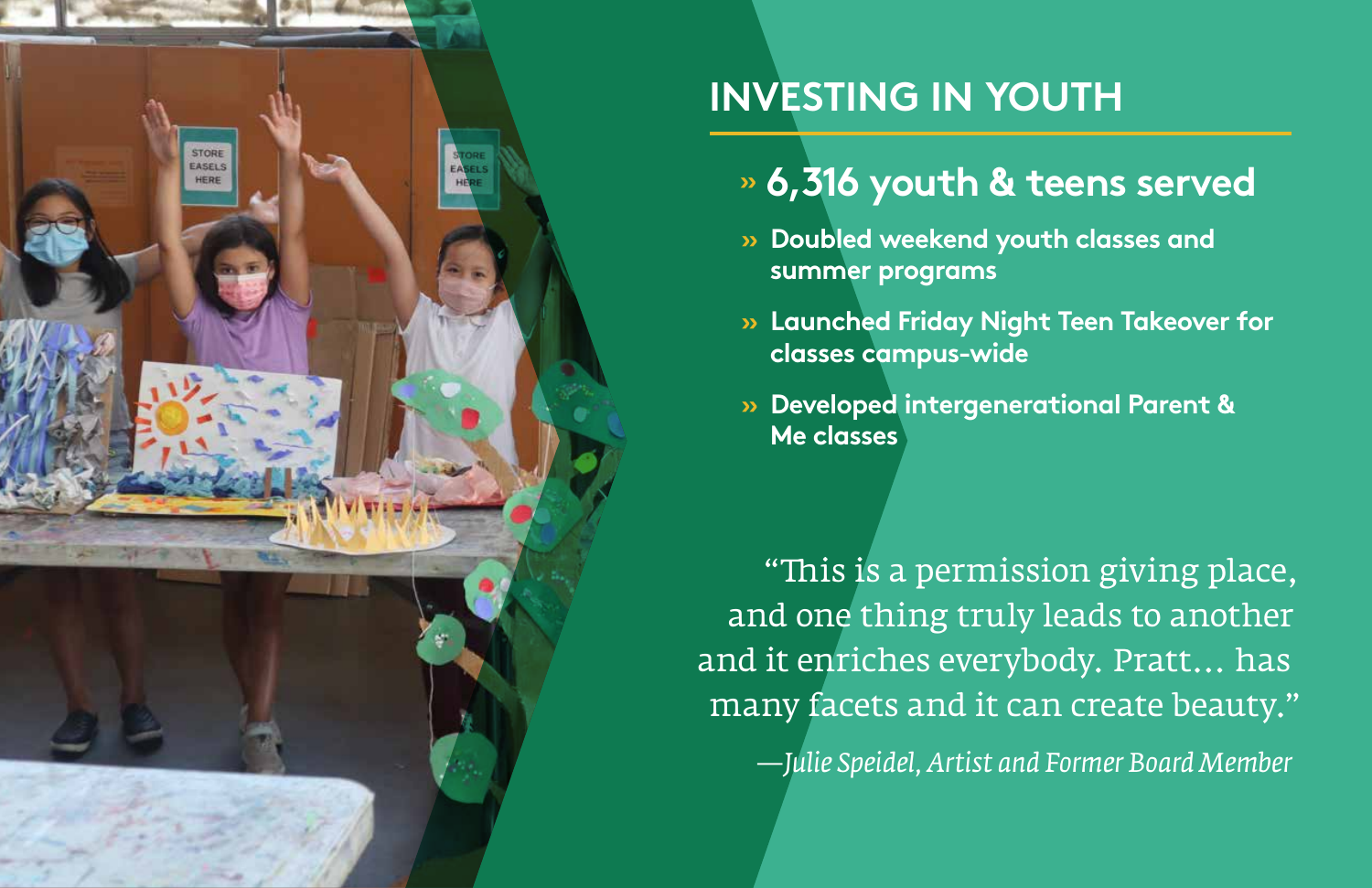#### **ENGAGING IN COMMUNITY**

- **» Co-founded the Historic Central Area Arts & Cultural District**
- **» Provided free demonstrations and interactive activities at dozens of community events and festivals**
- **» Offered free workshops for low-income seniors at Ernestine Anderson Place**
- **» Partnered with Vibrant Palette to host classes for adults with disabilities**
- **» Partnered with Path with Art to host classes for people recovering from houselessness, trauma, and/or addiction**
- **» Completed the restoration of James Washington's Fountain of Triumph**

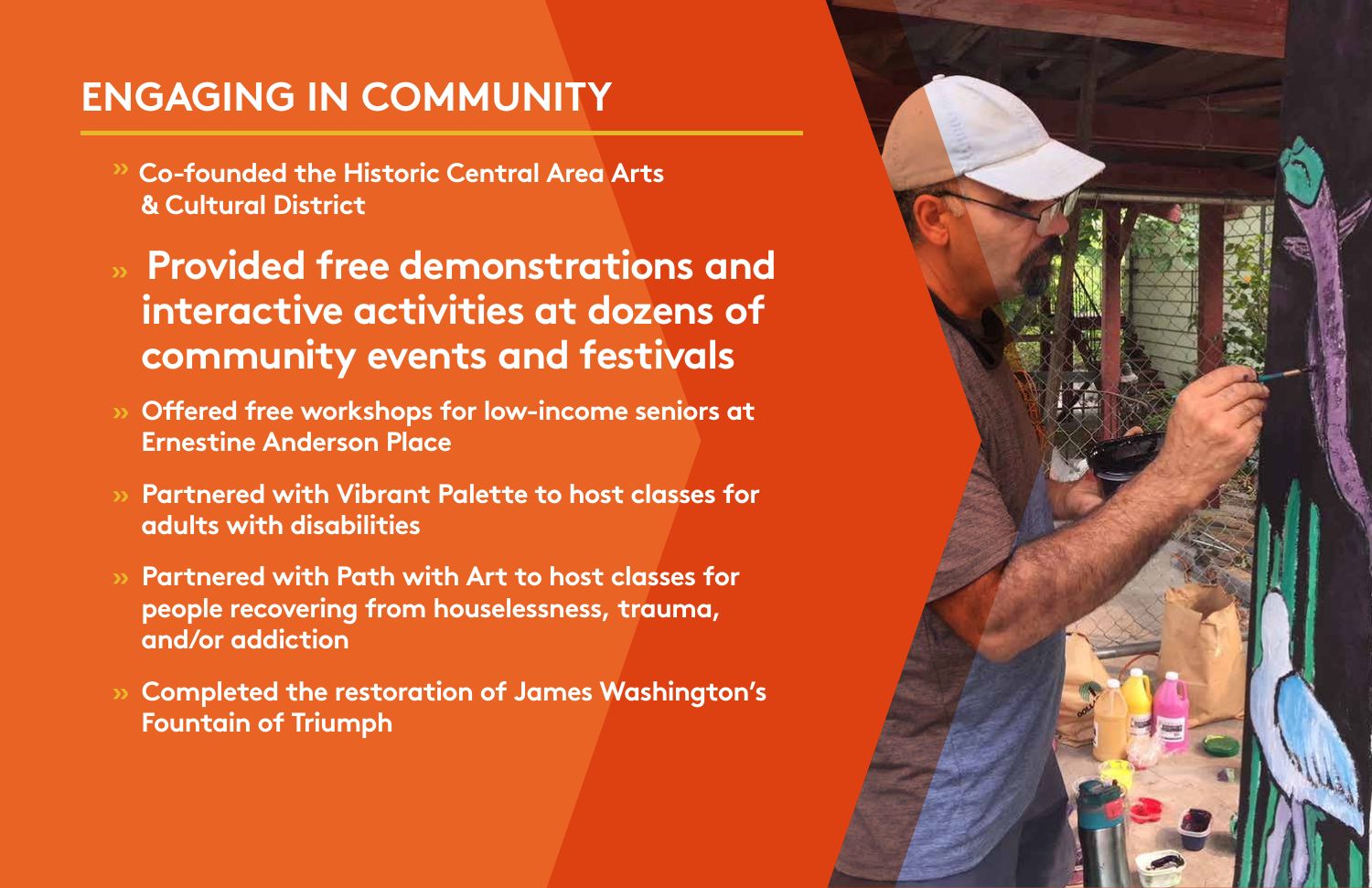

#### **EQUIPPING STUDIOS**

- **» Completed the renovation of two campus buildings**
- **» Purchased new etching press for the printmaking studio**
- **» Installed a power hammer in the forge**
- **» Powered up new glass casting and flameworking kilns**
- **» Refurbished the glassblowing studio with all new equipment**
- **» Opened a brand-new woodworking studio**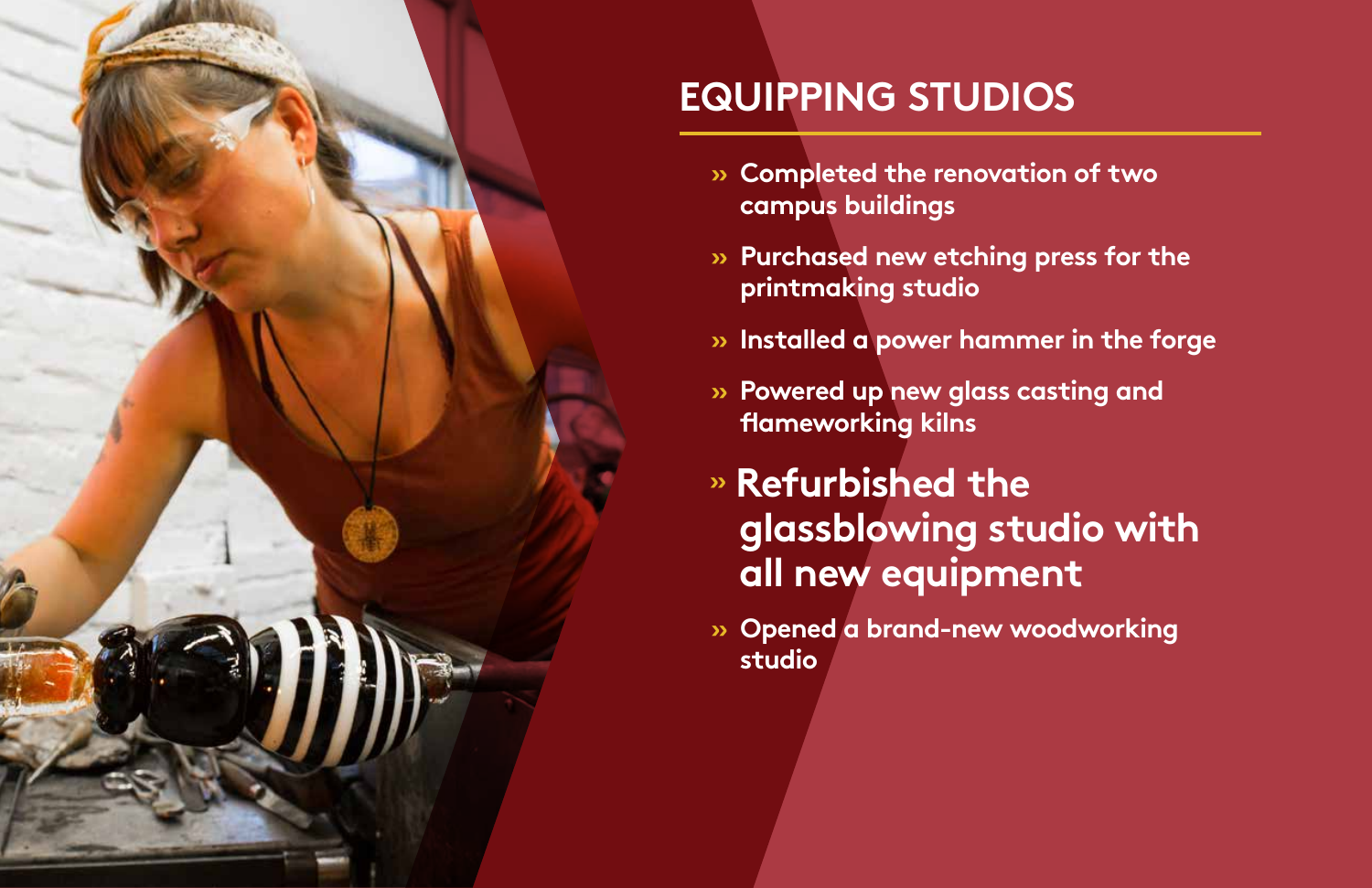#### **INCREASING ACCESSIBILITY**

#### **» Revived and expanded the Tuition Assistance program**

- **Awarded \$110,967 in need-based assistance to 455 recipients**
- **» Doubled Pay-What-You-Can weekend youth programs**
- **» Developed an annual series of free workshops for Veterans**

"It's an amazing and vital place; it's a great place to work with material and learn about it."

*—Preston Singletary, Artist*

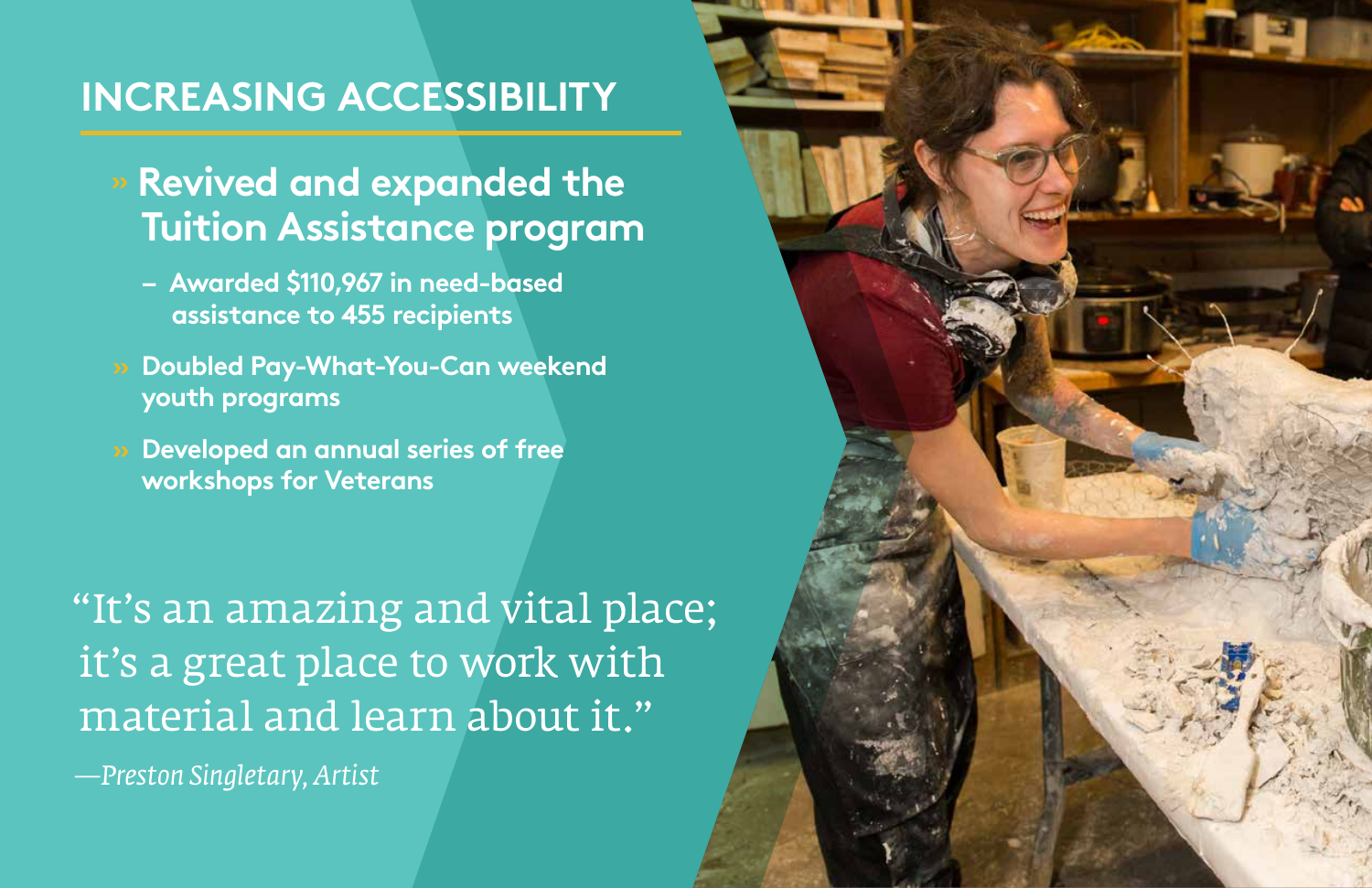#### **HONORING LEGACIES**

**» Celebrated Pratt's 40th Anniversary with an expansive exhibition at Bellevue Arts Museum featuring work from over 250 Pratt teaching artists throughout the organization's influential history**

**» Commemorated Edwin T. Pratt with a series of activities, including:**

- **A special scholarship exhibition at the NW African American Museum**
- **A site-specific commission of artwork by local artist Jite Agbro**
- **The publication of a long-form essay by local author, Nancy Rawles, celebrating his life and legacy in the context of the local and national civil rights movement**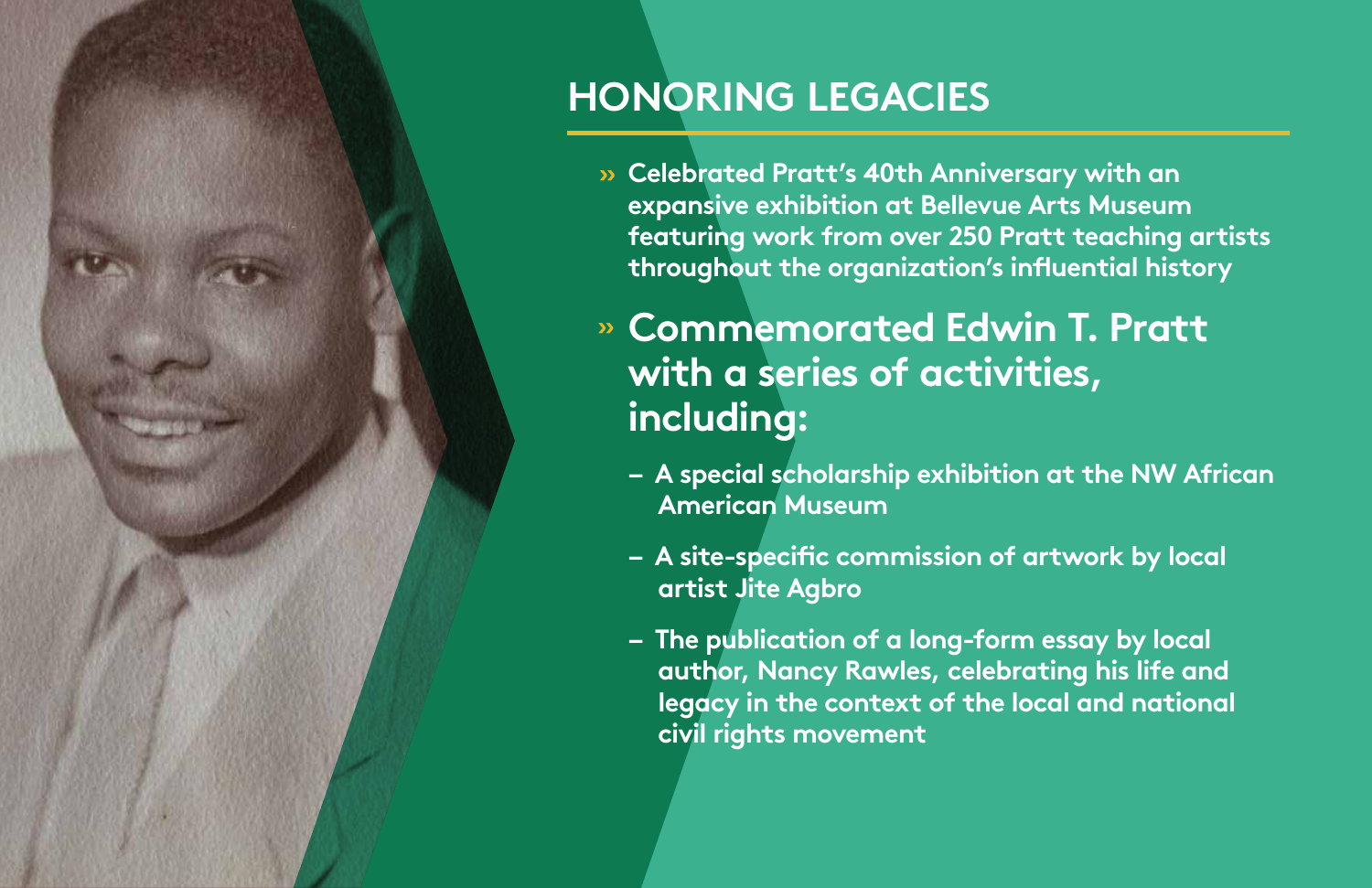#### **PROMOTING INCLUSIVITY**

- **» Permanently removed perimeter fencing, a barrier to campus entry**
- **» Established an organization-wide commitment to DEI**
- **» Developed and implemented an inclusive hiring policy**
- **» Increased diversity of staff from 10% to 43% BIPOC**
- **» Diversified the Board, now 69% BIPOC**
- **» Created the Edwin T. Pratt Scholarship for BIPOC artists**

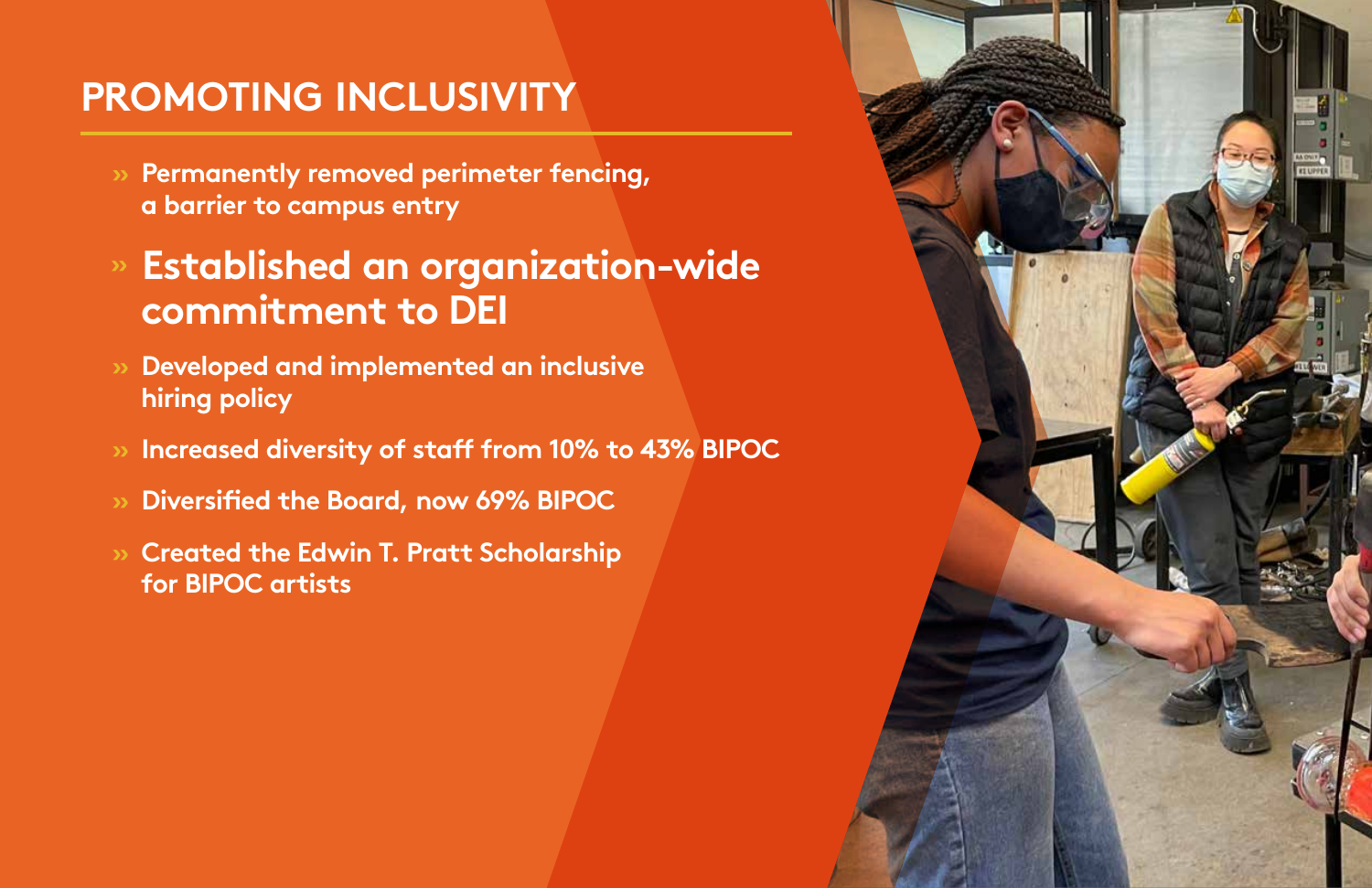



#### **INSPIRING RESILIENCE**

**» Adapted and persisted to deliver on Pratt's mission through the unprecedented circumstances of a global pandemic**

#### **» Produced 230 high-quality virtual classes**

- **» Engaged 1,109 students in at-home experiences**
- **» Produced two installments of Pratt Live!, an innovative virtual telethon, now with more than 2,200 views**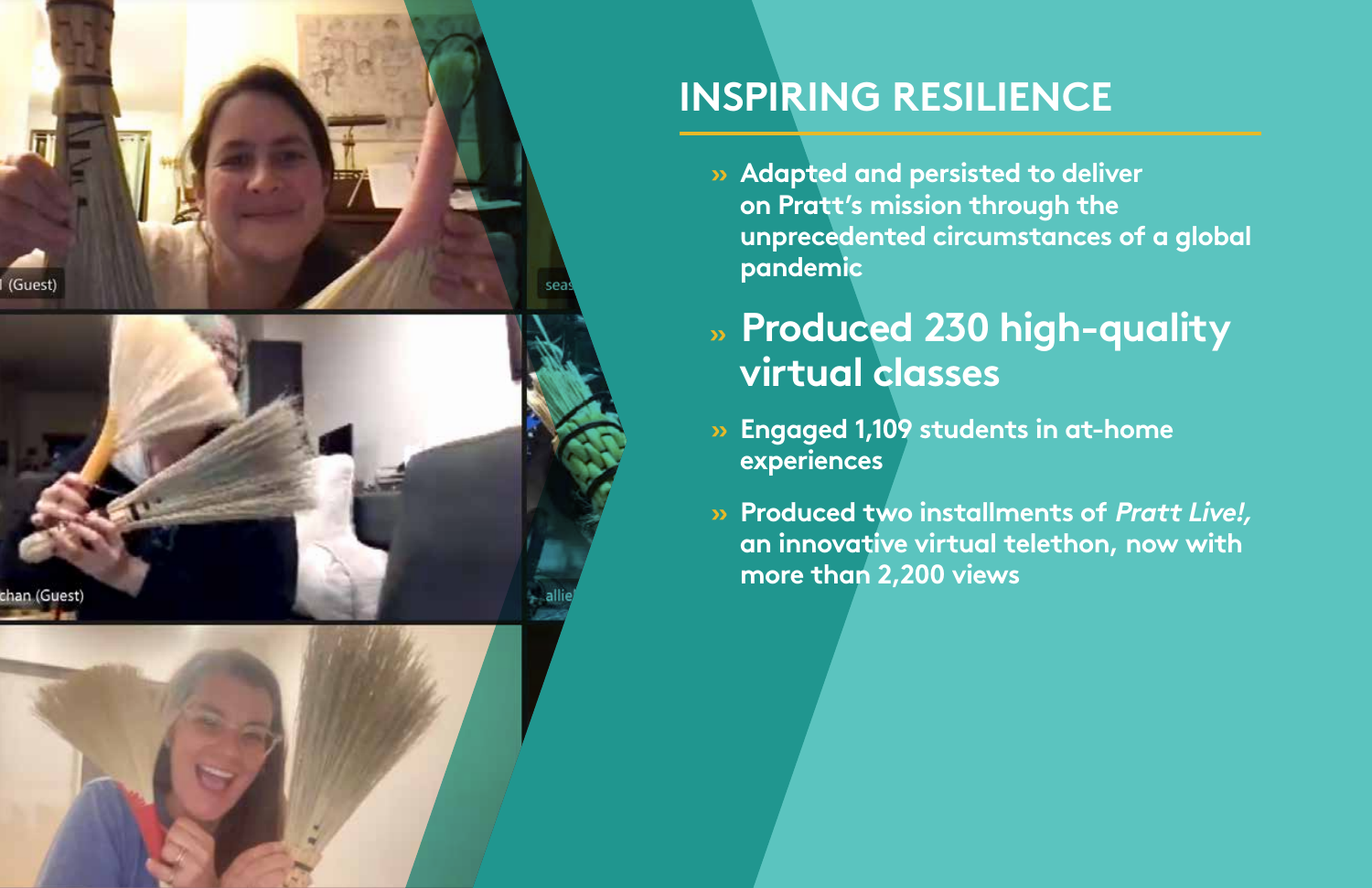#### **BUILDING A SUSTAINABLE FUTURE**

- **» Developed and implemented a new, student-focused programming model**
- **» Rebranded the organization to increase accessibility and approachability**
- **» Increased the annual operating budget by 37%**
- **» Established & maintained first-ever invested reserve fund**
- **» Increased total net assets to \$5.6M, an increase of 88%**

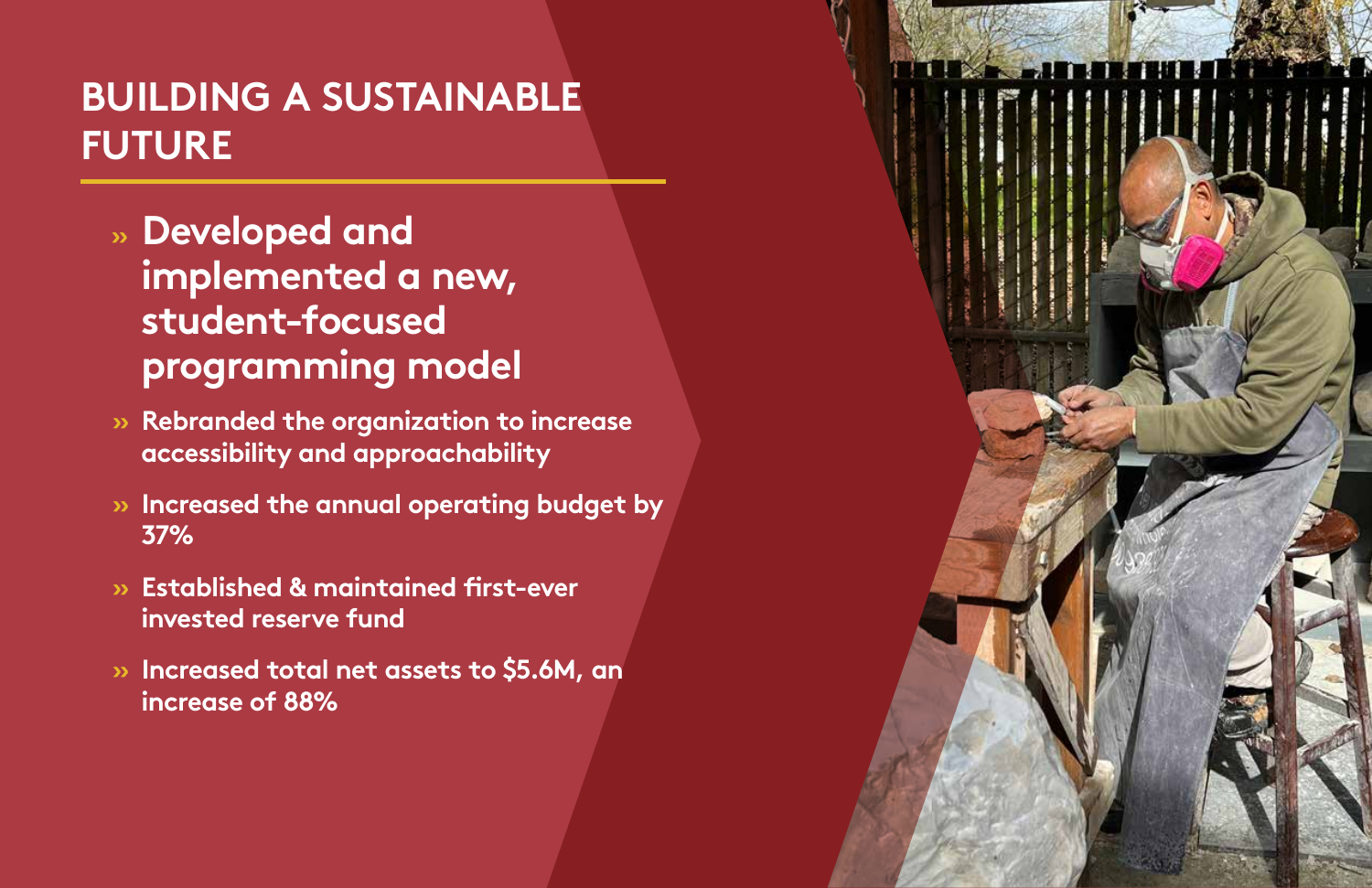

#### **CULTIVATING GIVING**

- **» Launched smARTfund monthly giving program**
- **» Now generating \$31k per year with an average pledge of just \$22 per month**
- **» Secured three \$1M gifts**
- **» Increased the total number of donors by 213%**
- **» Increased overall individual giving \$\$ by 144%**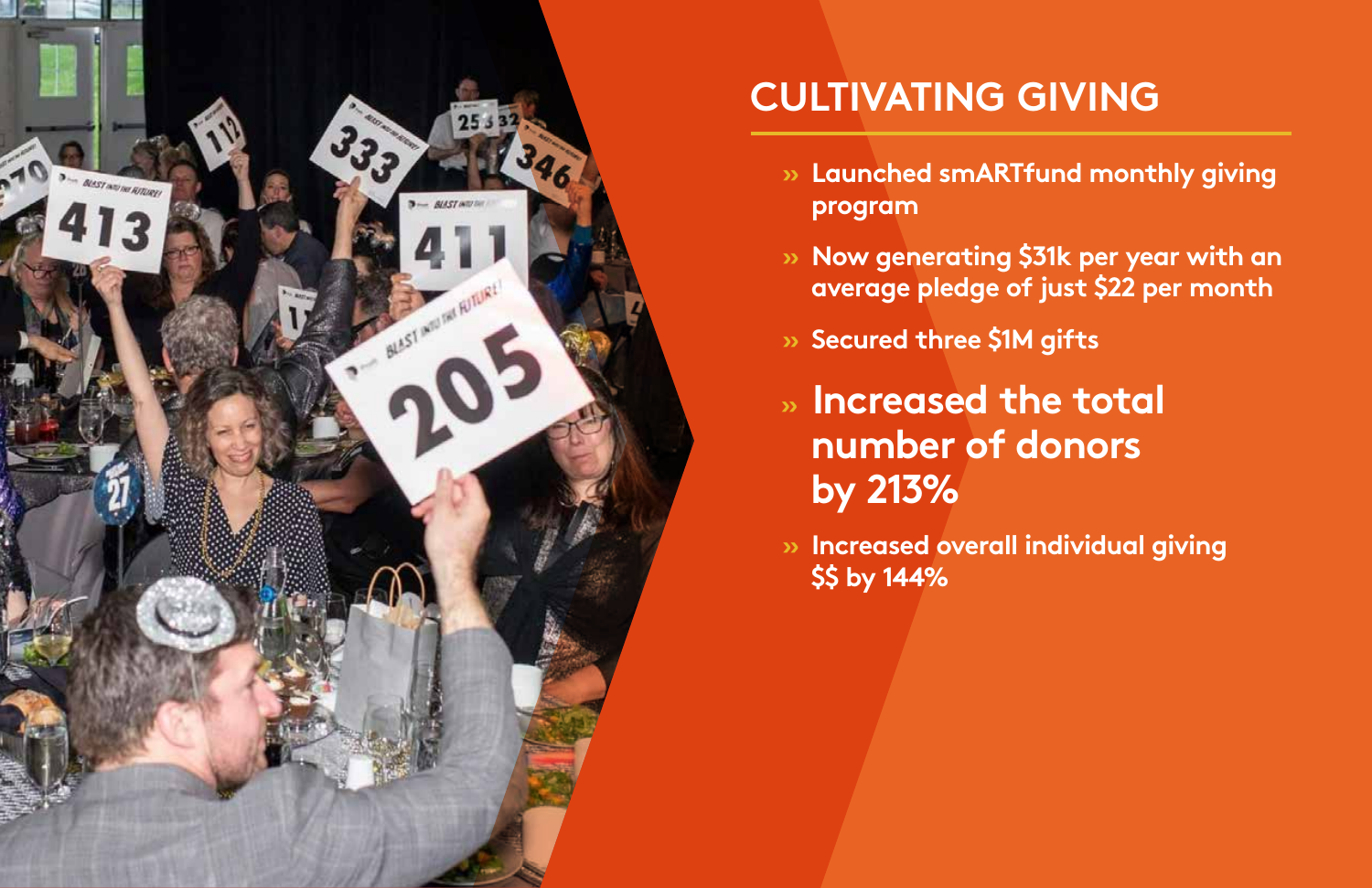"What I know is this—Seattle has an incredible, vibrant arts scene and it is a heartbeat and it brings people to Seattle. And I truly believe that Pratt is at the center of that heartbeat, and I'm sure you'll find a lot of artists who have that story."

*—Jenny Pohlman, Artist and Former Board President*